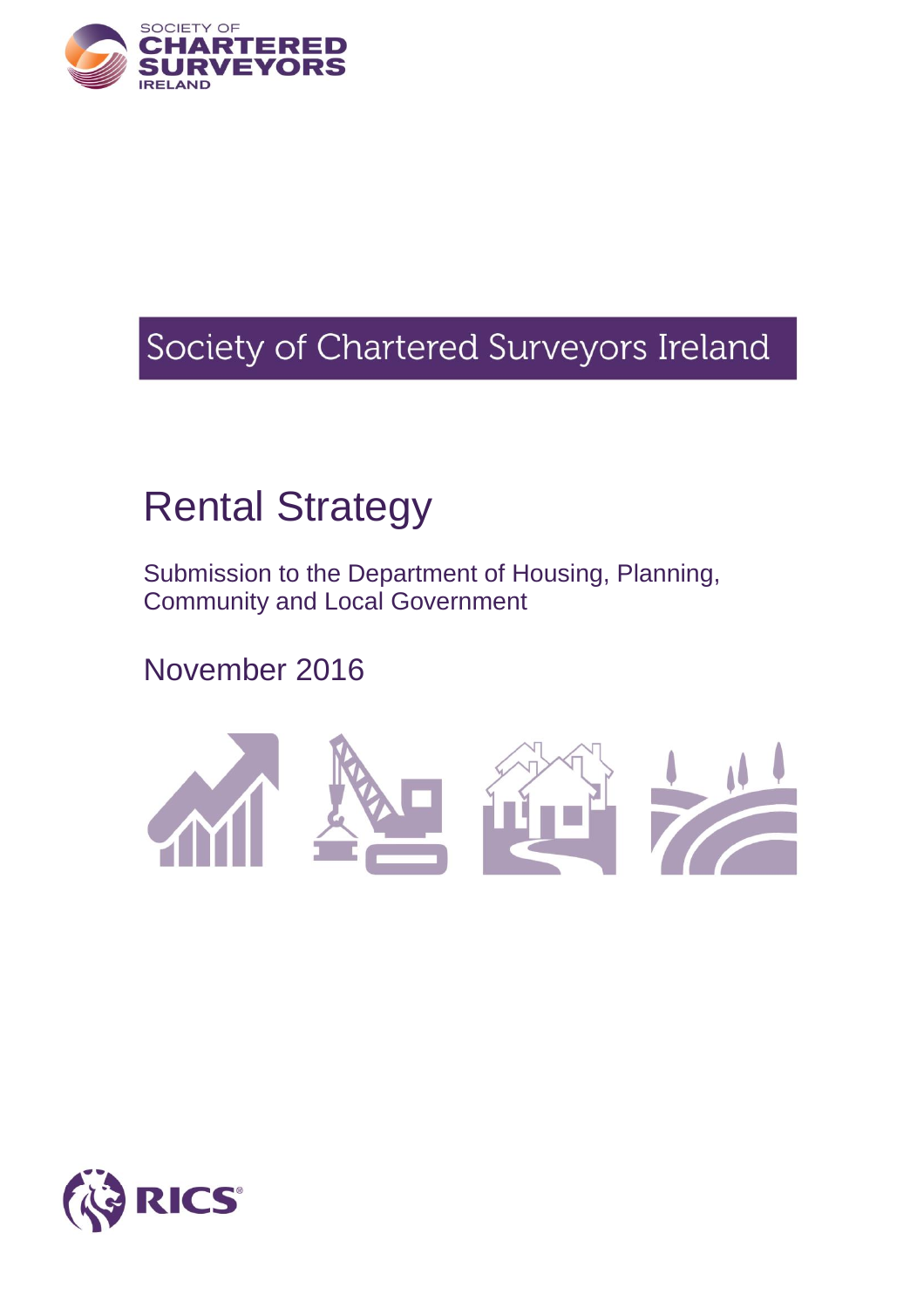#### **Four key themes have been identified to structure the Residential Rental Strategy**

#### **Security – bringing greater certainty to tenants and landlords.**

Property investment in Ireland was a popular choice for many over the past decade however it is clear that volatility is an issue for most investors. There is a heightened demand with investors for an investment property that provides stable returns and can be easily managed. During the period of recession when rents were under downward pressure, government and financial institutions introduced measures that exacerbated distressed buy to let properties. Variable interest rates rose and government reduced taxation reliefs on landlords, introduced property tax and also withdrew rent relief from tenants. This has had a lasting effect on property investment in Ireland especially around small time investors. There is a dual approach to property taxation for rental properties when comparing the smaller investor with larger landlords.

There is no certainty for landlords or tenants and this is playing heavily on supply of rental properties. Investors will look at more easily managed and reliable returns for their investment and landlords are no longer enthusiastic about residential property investment. Ireland is now faced with rising rents and the difficulty is that the volatility in the sector is having unintended consequences to rental trends.

From a tenant perspective, there is clear mutual interests in having a stable rent projection that is trouble free and no need for regular landlord interaction.

The SCSI is of the view that there is not one measure that fits all situations in the residential rental sector. SCSI recommends that Government should introduce measures to incentivise landlords to offer properties on long term leases but to be cognisant that not all tenants will have the need to sign lengthy leases. There should be more options available to both landlords and tenants with regard to leasing options. For example, SCSI is concerned that some aspects of the Part 4 tenancy arrangements in legislation is flawed. There is an option for a landlord to issue a termination notice, without reason, on a tenant at the end of a Part 4 tenancy arrangement and this is a concern for tenants. SCSI believes that there is no need for this provision so long as the tenancy is performing and that covenants are being complied with and this should be removed from Part 4 tenancies.

There is a transient shift in perceptions in recent years of those in rented accommodation. Previously it was viewed as a short term measure mostly for younger generations until they were in a position financially and when they had families then to purchase their starter home. This mentality requires some maturity and a long term gradual move towards the continental approach of renting, we feel is a better fit for the vision of the rental sector in Ireland.



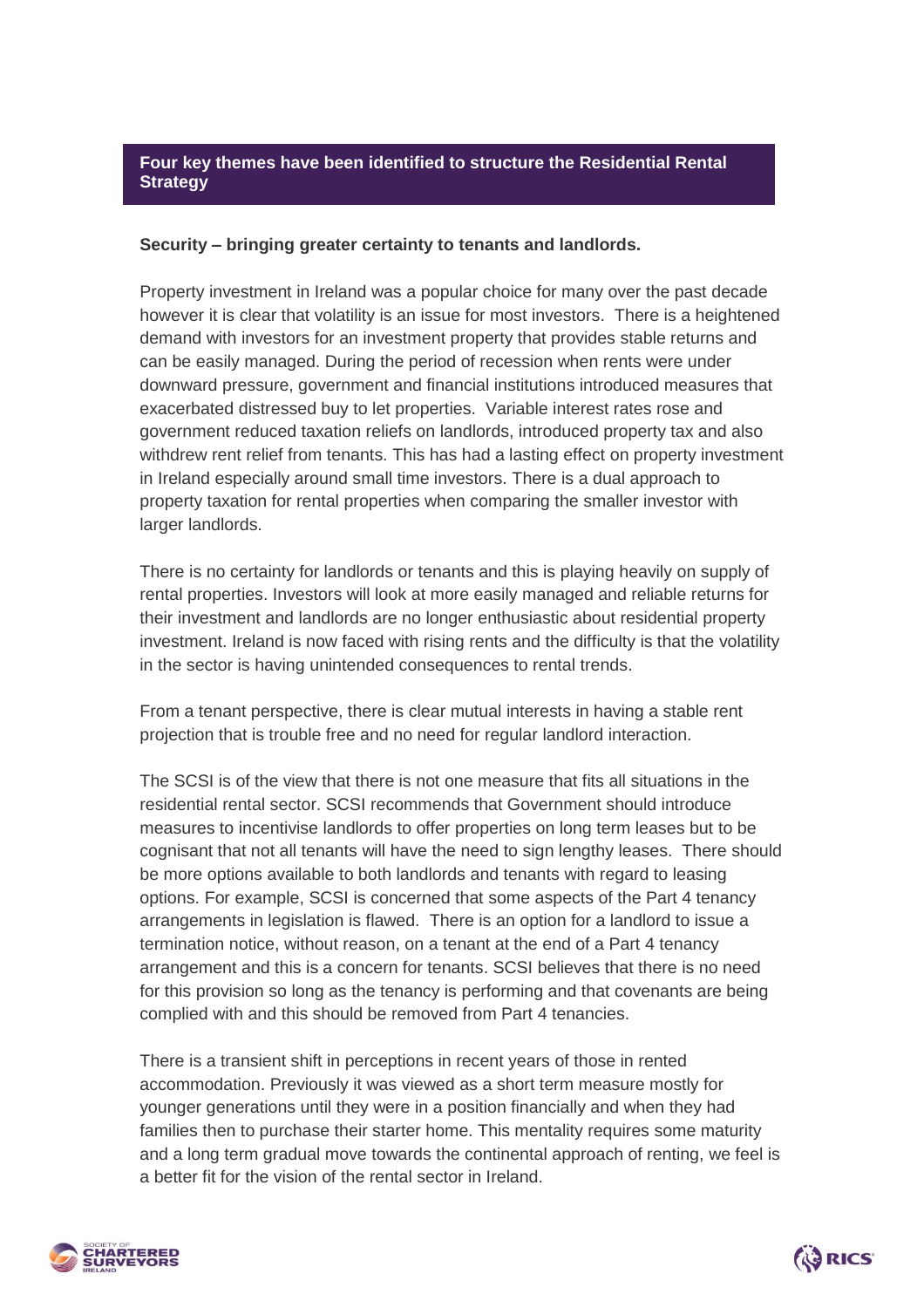The SCSI is of the view that the residential rental sector is becoming very unattractive to both landlords and tenants as it can often be associated with problems and unquantifiable risks.

From a landlord's viewpoint, if a problem tenant is requested to leave, this can be very costly. The RTB is very effective in its mediation and dispute resolution service however, the RTB is not resourced to take cases to the courts and this is having a negative impact on those relying on the RTB service. The fact that the RTB lacks in this area of power can undermine the effectiveness of this agency. SCSI believes that this should be reviewed and more resources placed with RTB to take cases to the courts would be an injection of confidence into the sector.

SCSI understands the attempt by government to control rents when the rent freeze legislation was introduced. We understand that this is a temporary measure until such time as the supply of new homes comes to the market. SCSI is concerned that when rent reviews are taking place, that landlords are required to produce three comparable properties to demonstrate any rent review. The comparable properties have to be 'recent advertisements' and SCSI does not agree with this approach. We are of the view that the RTB Rent Index should be the authoritative source of rental data to use during rent reviews. Any unscrupulous landlords with multiple properties, could in theory, use their other three properties and advertise at inflated rents to demonstrate the 'market rent'. This requires further attention.

Of course, security in the rental sector also depends on the planning and design of residential units, particularly apartments. SCSI believes that if tenants were provided with the option to rent for longer periods of time in the comfort that they knew what the rent or review will be in the following years, coupled with a design that is compatible for growing families, this would be a combination of influences that will improve the attractiveness of rented accommodation as a tenure option.

# **Supply – maintaining existing levels of rental stock and promoting additional supply through encouraging new investment and bringing unused capacity to the market.**

The supply of, particularly new builds, is the single biggest issue facing the housing sector in Ireland. We are all acutely aware of the problems facing the housing sector in producing new units for areas of highest demand, however, SCSI is of the view that a more long term approach is required to develop a more innovative strategy for urban living. We believe that government and supporting agencies needs to take a collaborative approach to promote the development of Build to Rent models in Ireland, particularly Dublin and other major urban centres. We believe that not only will this provide a better way of living, there will also be a significant demand for this type of accommodation. The design aspect of Build to Rent models is the critical pinch point and clever use of space for storage and apartment adaptability is an



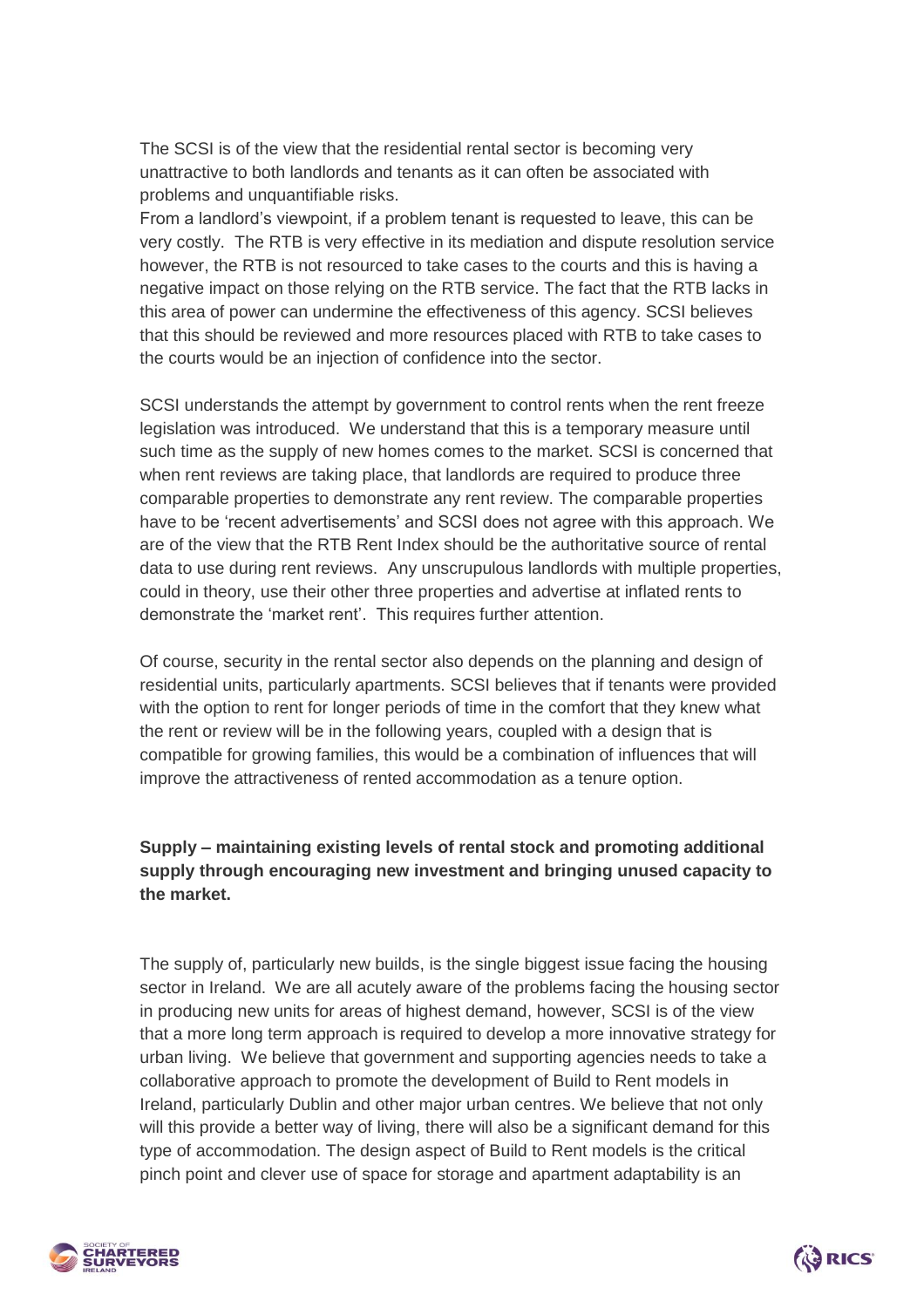important specification to allow this rental option to succeed. Build to Rent is a model that is widely used in the US and to a lesser extent in other countries including the UK. Build to Rent is an attractive proposition to the larger investors but understandably this is not a measure that fits all rented properties.

Short term lets are becoming an issue particularly in major urban centres. Landlords see opportunities elsewhere to ensure an adequate level of return on their investment and this requires close attention for government. SCSI is concerned that if the attractiveness of short term lets continues, this will have the effect of further increasing rents as supply becomes even tighter.

#### **Standards – improving the quality and management of rental accommodation.**

SCSI is concerned that there is a low level of inspections on rented properties. As the RTB is now a self- funded agency, part of the RTB registration fund goes towards local authorities for carrying out inspections. SCSI recommends that as the Residential Tenancies Act legislation is in place, additional resources should be provided to the RTB and / or LA's to increase inspection levels. There is a significant lack of awareness amongst landlords in relation to the minimum housing standards and one way to address this education deficit is to have all landlords sign a declaration that their properties are in compliance with the housing standards before renting/inspections take place. In this communication, their obligations can be clearly set out within. This will only be effective to those compliant landlords, however, SCSI is also concerned regarding the level of landlords that do not register the tenancy with the RTB. We believe that the identity of non-compliant landlords should be prioritised as this is often a leading indicator in high levels of disputes.

Following consultation with our chartered property managers, it is evident from their response that most disputes arise in relation to fixtures and fittings, particularly white goods. If Ireland's vision is to move towards a longer term rental tenure, government should strongly consider simplifying the approach taken in relation to the provision of furnishings. A tenancy is more likely to be a smoother process if the tenant was to supply their own white goods and furniture. The SCSI is not advocating a shift from fully furnished to unfurnished properties, however we suggest that there should be more options available for landlords and tenants.

It is argued that there are inadequacies in relation to landlord and tenant awareness of rights and obligations. There can often be unreasonably high expectation among tenants when problems are encountered with the rented property, some of which can often be outside of the landlord's control. Some of the feedback we received from agents is that there can be often reoccurring issues from tenants. Landlords can often be accused of supply properties that are damp and contains mould growth, however in most of these cases there is often excessive condensation in units as a result of drying clothes in the property/ vents blocked up. This can very easily lead to disputes which is entirely avoidable if tenants are made more aware of their obligations. An investment of raising awareness with tenants should also be considered.



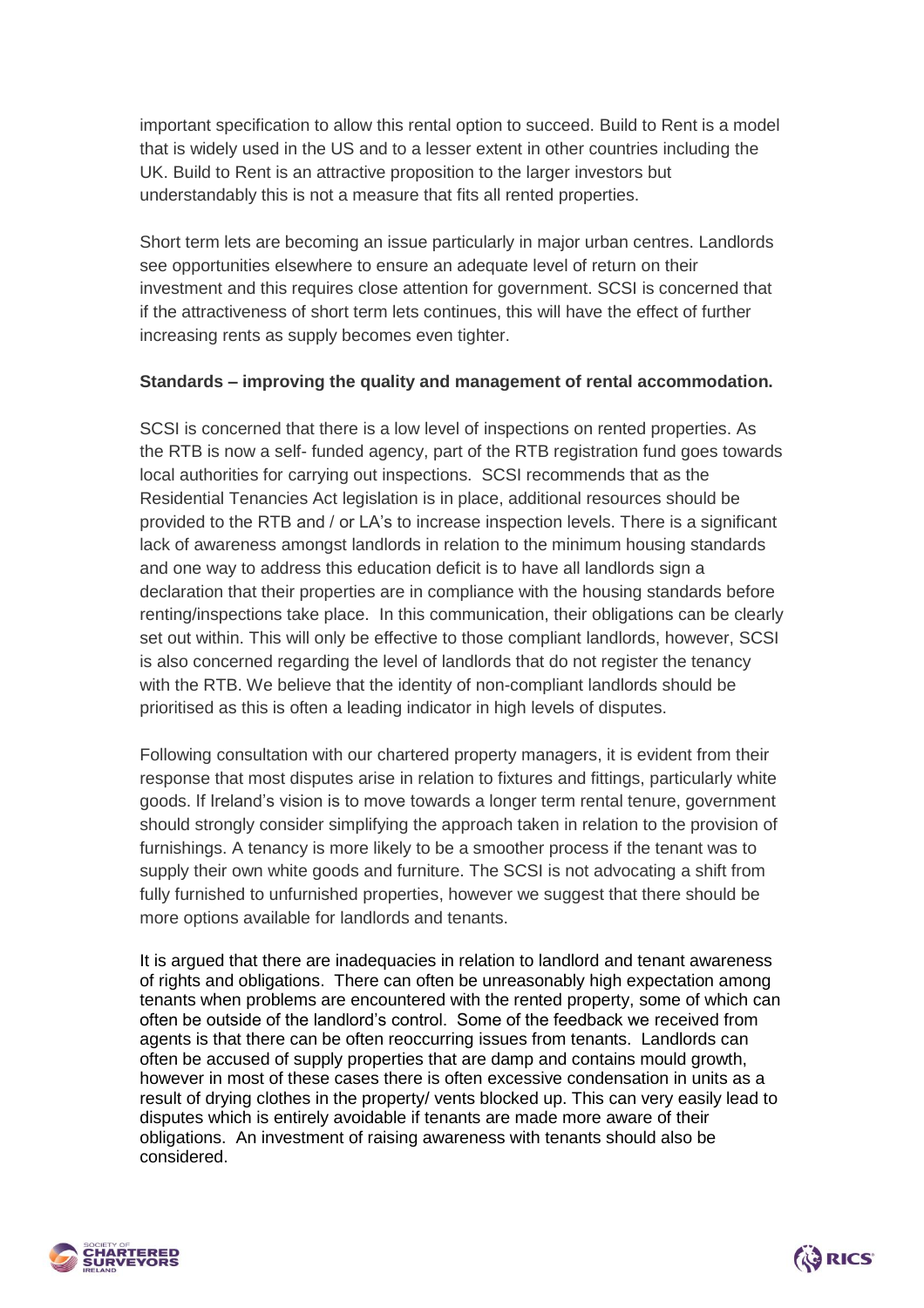# **Services – broadening and strengthening the role and powers of the Residential Tenancies Board (RTB) to more effectively provide key services to tenants and landlords.**

As previously mentioned, the RTB is a very professional, efficient and important service provider in the rental sector. However, one of its biggest challenges is that it is not adequately resourced. The RTB lacks in the enforcement of rouge landlords / tenants. This needs to be addressed as a matter of urgency so that the image of landlords can be improved and that landlord and tenants feel confident that their interests and rights will be protected.

We must remember that an investor in any property including residential is interested in making a reasonable return on that investment without the burden of micro management. A tenant is interested in having options and also the comfort that if they embark on a long lease, they will be able to budget for rent commitments in the coming years. At the moment, the rental sector is perceived by landlords as too much hassle and lacks in return and there is a significant concern that as properties move back into an equity neutral position, there may well be a cohort that will exit the market and reinvest their capital in other forms of investments.



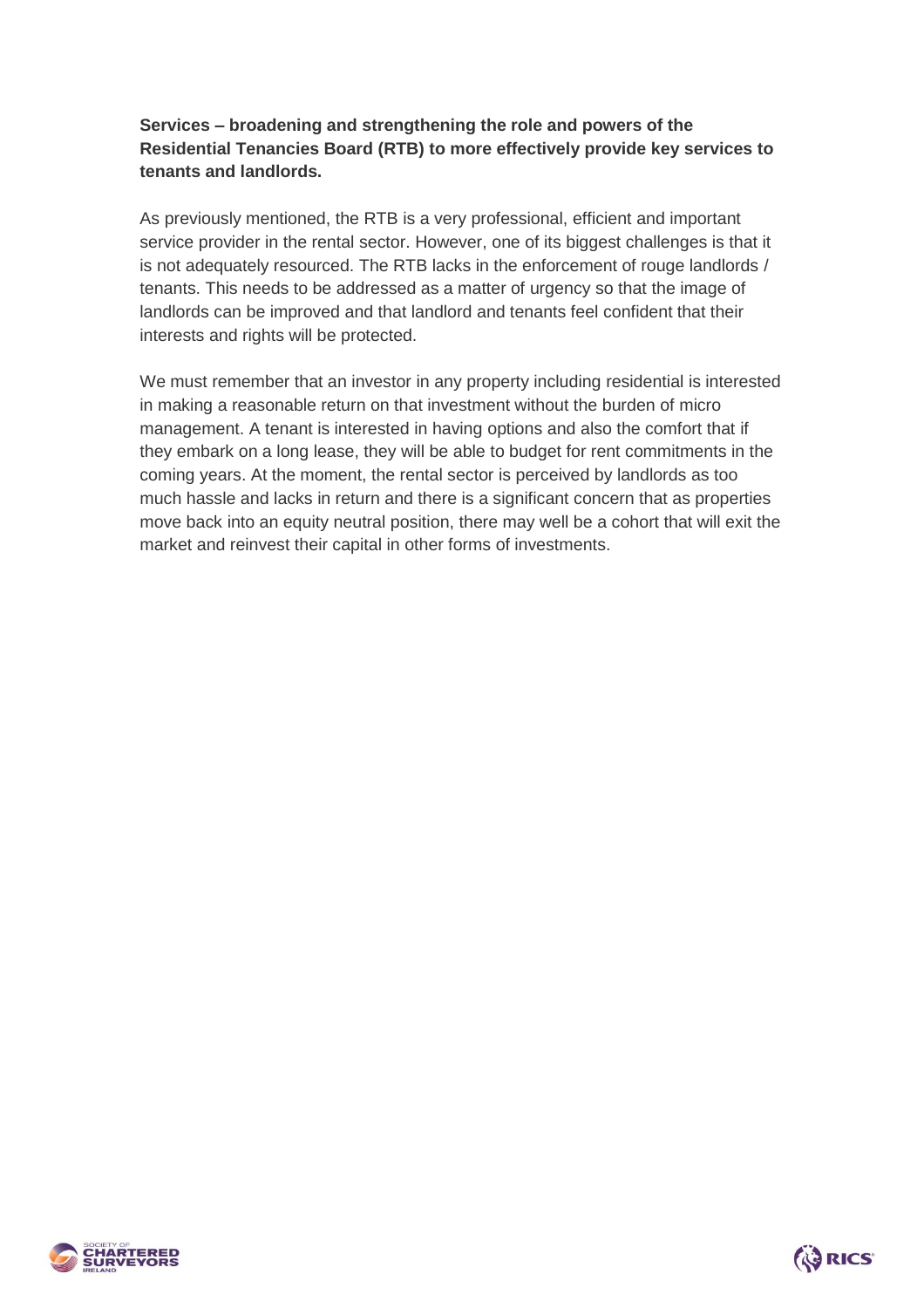#### **Vision for the residential rental sector**:

- **What role should the rented sector play in the overall housing system in Ireland?**
- **How do we make the rented sector an attractive long term tenure of choice for households?**
- **How do we ensure the rented sector can provide secure and stable returns for landlords?**
- **What role can cost- and affordable rental models play in the long term development of the rented sector?**

Regulation is a key pillar to ensure consistency of approach and standards in any industry or service provision. There is a danger that over regulation will stave off investment and artificially effect a sector in such a way that it no longer performs as effectively as it should. The SCSI is supportive of most measures introduced in legislation however there should be more options available to both parties in the rental agreement, as previously discussed.

It is difficult to discuss the rented sector in isolation of housing supply. The catalyst for the distain within the rental sector is mainly due to rising rents, which is as a result of lack of supply and an increase in demand. The reason for the housing supply issue is as vast and complex as the granular issues facing the residential rented sector. If successive governments are to ensure that there is a stable housing sector in Ireland, both owner occupied and rented properties, there should a dedicated task force put in place to collect all the available data from various agencies and collaborate more fluidly with various departments so that blockages/ issues can be identified and addressed in advance. The availability of reliable up to date data is the pinch point for accurate decision making and until such time as to when provisions are set up to tackle the complex array of issues and track their progress, it can be difficult to plan for the future.

# **Stability in the rental sector, predictability for tenants and landlords and rent affordability in pressure areas:**

#### **What approach to rent regulation would be appropriate for the Irish rental market?**

SCSI would not recommend rent regulation as a long term strategy to address rent predictability for landlords/tenants. There is a concern that this would become an issue with investors and would cap the level of investment in the sector. Investment in property is no different to any other business whereby a reasonable return is



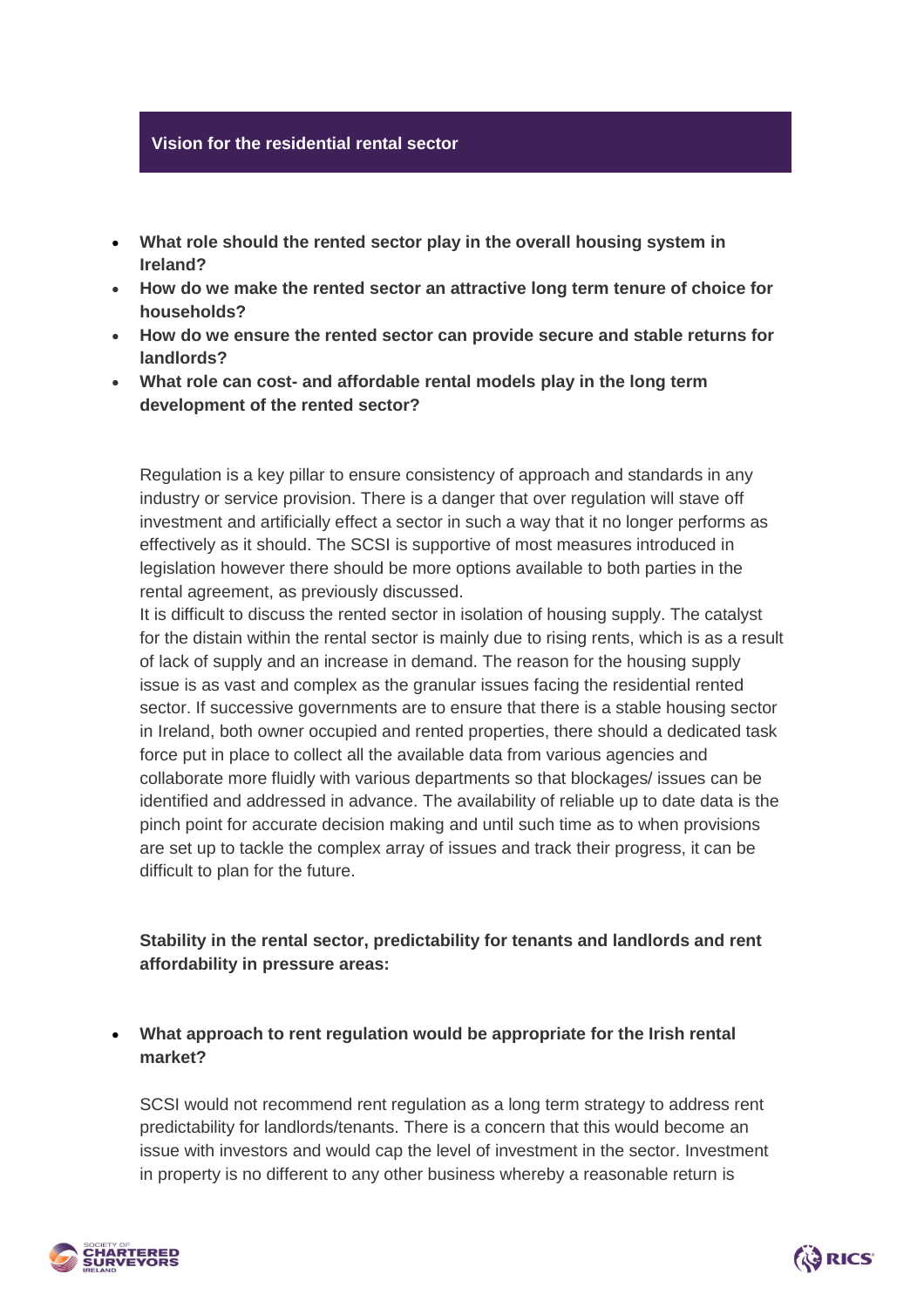sought for the level of risk taken. SCSI would advocate that landlords are incentivised to provide longer term leases to tenants by way of some form of concession and that this is increased on a sliding scale where the tenancy terms are longer and provisions to support tenants are catered for will attract high levels of relief. The rented sector should be an agile service provision with options for all parties.

# **What measures could be used to balance potential negative impacts on supply arising from measures to provide greater predictability around rents?**

We believe landlords are in favour of more predictability surrounding rents. In the past decade, rents were under downward pressure and landlords had to supplement more of the mortgage repayments on these assets to a greater extent. One of the significant issues facing investors, particularly amateur landlords/ smaller investors, is that the net yield after all taxes, property charges, finance, service charges, maintenance etc. can be too low when compared with the management workload and risk. None of the above can be off set against rental income which is another issue and if this was addressed then there would be more of an opportunity to include predictability on rents.

Perhaps another suggestion would be to offer additional concessions on the above expenses incurred by landlords where longer term and more predicable rents are offered to tenants.

#### **How do we effectively protect deposits?**

Much of the disputes relating to the withholding of deposits are due to the poor condition a property is returned to a landlord or in relation to the maintenance and condition of the white goods. Ireland is too small of a country to implement a scheme of retention deposit or bond in an effective manner as there is not enough scale to meet the financial cost of implementing a deposit retention system. There are significant risks with progressing the implementation of such a scheme that it will not work efficiently and tenants will be subjected to significant delays in the return of deposits. There are periods of high demand e.g. student accommodation, whereby the deposit returns will be at a peak.

The RTB have the controls and mechanisms in place to tackle this issue but lack in the enforcement aspect and this should be addressed so that rouge landlords/tenants can be dealt with. Unfortunately, SCSI is concerned that there is still a high number of non-compliant landlords in operation which lack the fear of reprisal.